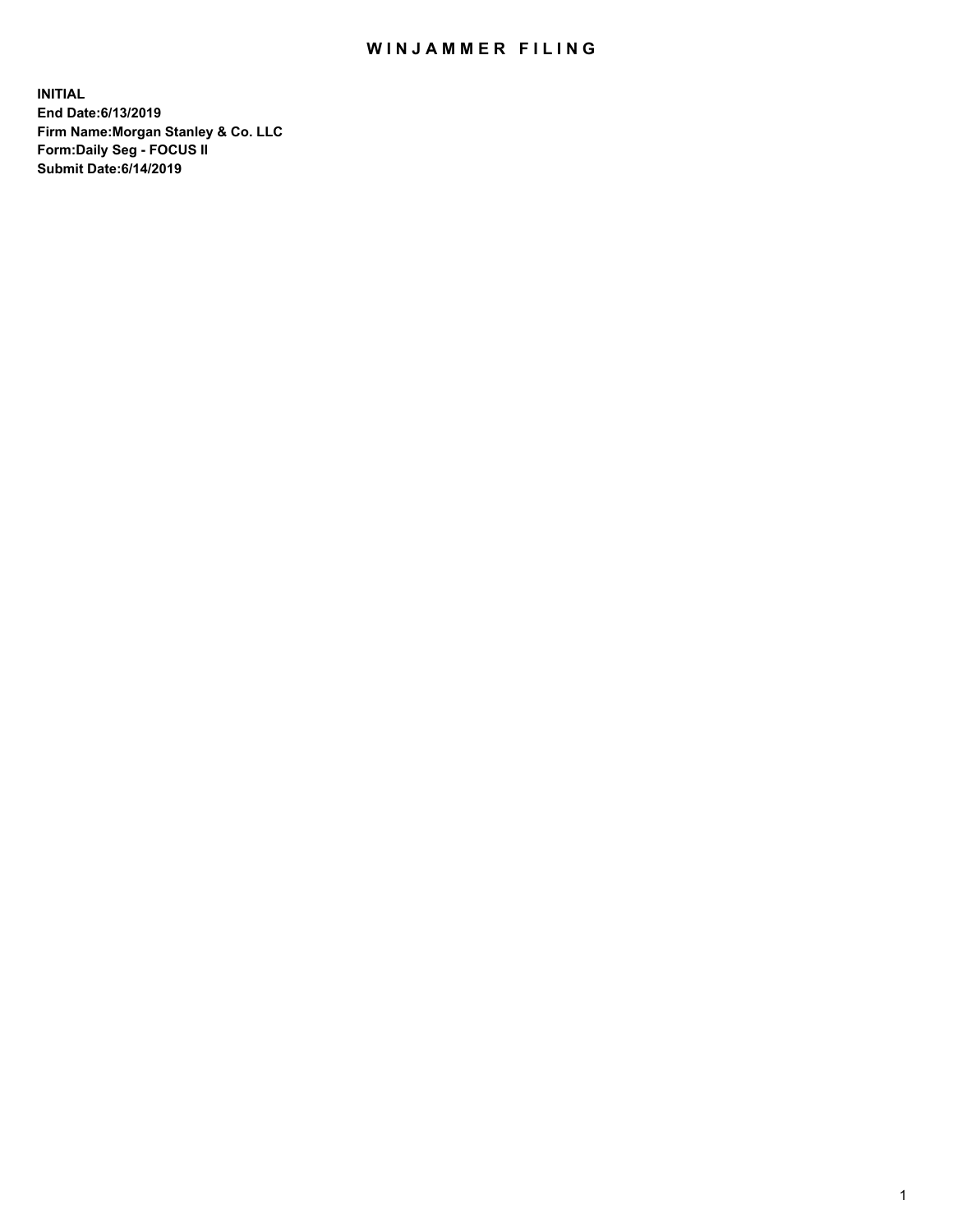**INITIAL End Date:6/13/2019 Firm Name:Morgan Stanley & Co. LLC Form:Daily Seg - FOCUS II Submit Date:6/14/2019 Daily Segregation - Cover Page**

| Name of Company                                                                                                                                                                                                                                                                                                                | Morgan Stanley & Co. LLC                               |
|--------------------------------------------------------------------------------------------------------------------------------------------------------------------------------------------------------------------------------------------------------------------------------------------------------------------------------|--------------------------------------------------------|
| <b>Contact Name</b>                                                                                                                                                                                                                                                                                                            | <b>Ikram Shah</b>                                      |
| <b>Contact Phone Number</b>                                                                                                                                                                                                                                                                                                    | 212-276-0963                                           |
| <b>Contact Email Address</b>                                                                                                                                                                                                                                                                                                   | Ikram.shah@morganstanley.com                           |
| FCM's Customer Segregated Funds Residual Interest Target (choose one):<br>a. Minimum dollar amount: ; or<br>b. Minimum percentage of customer segregated funds required:% ; or<br>c. Dollar amount range between: and; or<br>d. Percentage range of customer segregated funds required between:% and%.                         | 235,000,000<br><u>0</u><br><u>0 0</u><br>0 Q           |
| FCM's Customer Secured Amount Funds Residual Interest Target (choose one):<br>a. Minimum dollar amount: ; or<br>b. Minimum percentage of customer secured funds required:%; or<br>c. Dollar amount range between: and; or<br>d. Percentage range of customer secured funds required between:% and%.                            | 140,000,000<br><u>0</u><br><u>00</u><br>0 <sub>0</sub> |
| FCM's Cleared Swaps Customer Collateral Residual Interest Target (choose one):<br>a. Minimum dollar amount: ; or<br>b. Minimum percentage of cleared swaps customer collateral required:% ; or<br>c. Dollar amount range between: and; or<br>d. Percentage range of cleared swaps customer collateral required between:% and%. | 92,000,000<br><u>0</u><br><u>00</u><br>0 <sub>0</sub>  |

Attach supporting documents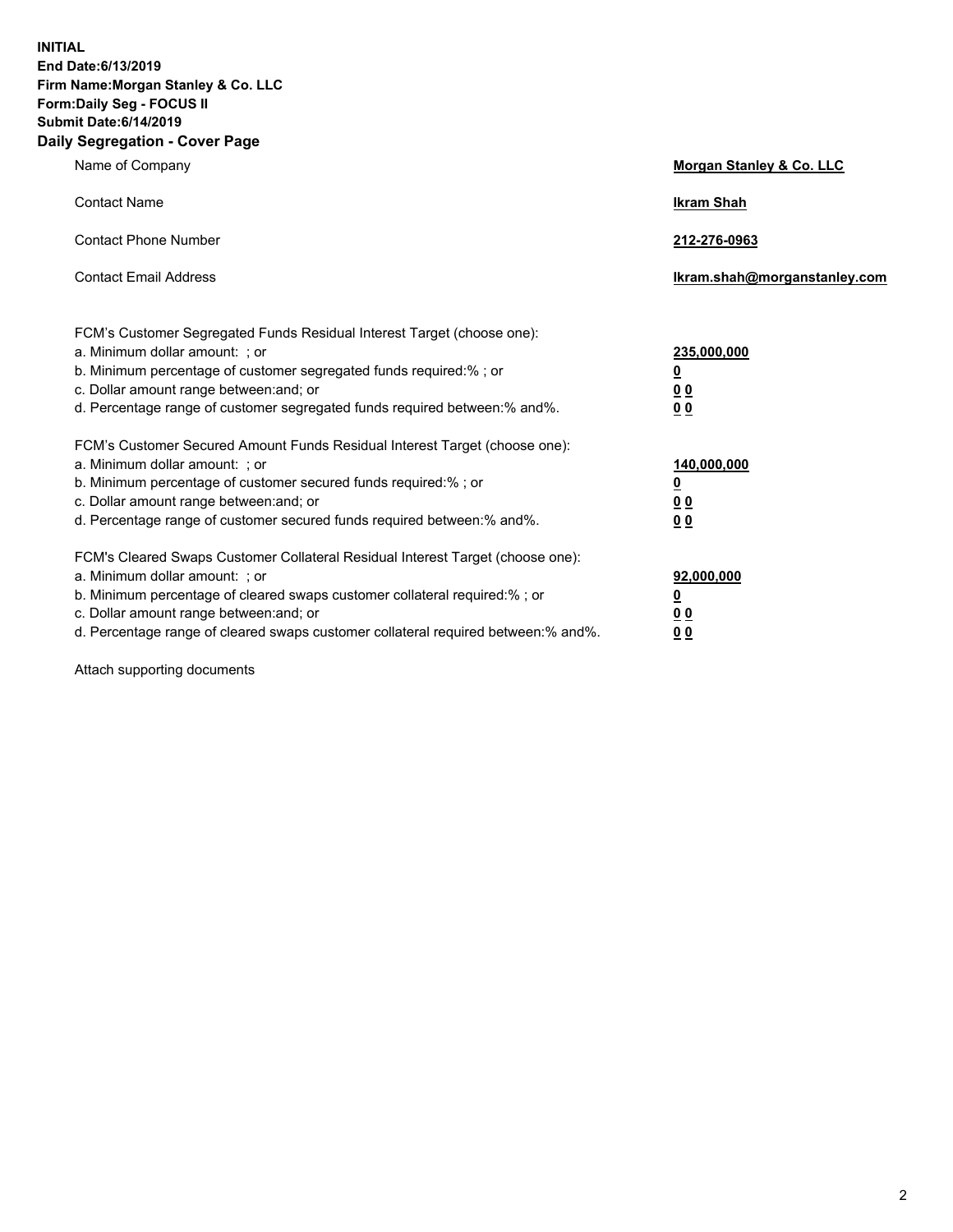## **INITIAL End Date:6/13/2019 Firm Name:Morgan Stanley & Co. LLC Form:Daily Seg - FOCUS II Submit Date:6/14/2019 Daily Segregation - Secured Amounts**

Foreign Futures and Foreign Options Secured Amounts Amount required to be set aside pursuant to law, rule or regulation of a foreign

- government or a rule of a self-regulatory organization authorized thereunder
- 1. Net ledger balance Foreign Futures and Foreign Option Trading All Customers A. Cash **2,828,282,701** [7315]
	- B. Securities (at market) **2,626,299,036** [7317]
- 2. Net unrealized profit (loss) in open futures contracts traded on a foreign board of trade **-33,804,665** [7325]
- 3. Exchange traded options
	- a. Market value of open option contracts purchased on a foreign board of trade **17,221,004** [7335]
	- b. Market value of open contracts granted (sold) on a foreign board of trade **-11,657,892** [7337]
- 4. Net equity (deficit) (add lines 1. 2. and 3.) **5,426,340,184** [7345]
- 5. Account liquidating to a deficit and account with a debit balances gross amount **148,351,235** [7351] Less: amount offset by customer owned securities **-147,593,782** [7352] **757,453** [7354]
- 6. Amount required to be set aside as the secured amount Net Liquidating Equity Method (add lines 4 and 5)
- 7. Greater of amount required to be set aside pursuant to foreign jurisdiction (above) or line 6.

## FUNDS DEPOSITED IN SEPARATE REGULATION 30.7 ACCOUNTS

1. Cash in banks

- A. Banks located in the United States **230,398,833** [7500]
- B. Other banks qualified under Regulation 30.7 **273,149,953** [7520] **503,548,786**
- 2. Securities
	- A. In safekeeping with banks located in the United States **842,619,872** [7540]
- B. In safekeeping with other banks qualified under Regulation 30.7 **0** [7560] **842,619,872** [7570]
- 3. Equities with registered futures commission merchants
	-
	- B. Securities **0** [7590]
	- C. Unrealized gain (loss) on open futures contracts **161,609** [7600]
	- D. Value of long option contracts **0** [7610]
	- E. Value of short option contracts **0** [7615] **4,837,611** [7620]
- 4. Amounts held by clearing organizations of foreign boards of trade
	- A. Cash **0** [7640]
	- B. Securities **0** [7650]
	- C. Amount due to (from) clearing organization daily variation **0** [7660]
	- D. Value of long option contracts **0** [7670]
	- E. Value of short option contracts **0** [7675] **0** [7680]
- 5. Amounts held by members of foreign boards of trade
	-
	-
	- C. Unrealized gain (loss) on open futures contracts **-33,966,273** [7720]
	- D. Value of long option contracts **17,221,004** [7730]
	-
- 6. Amounts with other depositories designated by a foreign board of trade **0** [7760]
- 7. Segregated funds on hand **0** [7765]
- 8. Total funds in separate section 30.7 accounts **5,659,434,429** [7770]
- 9. Excess (deficiency) Set Aside for Secured Amount (subtract line 7 Secured Statement Page 1 from Line 8)
- 10. Management Target Amount for Excess funds in separate section 30.7 accounts **140,000,000** [7780]
- 11. Excess (deficiency) funds in separate 30.7 accounts over (under) Management Target **92,336,792** [7785]

**0** [7305]

**5,427,097,637** [7355]

## **5,427,097,637** [7360]

[7530]

A. Cash **4,676,002** [7580]

 A. Cash **2,553,152,156** [7700] B. Securities **1,783,679,165** [7710] E. Value of short option contracts **-11,657,892** [7735] **4,308,428,160** [7740] **232,336,792** [7380]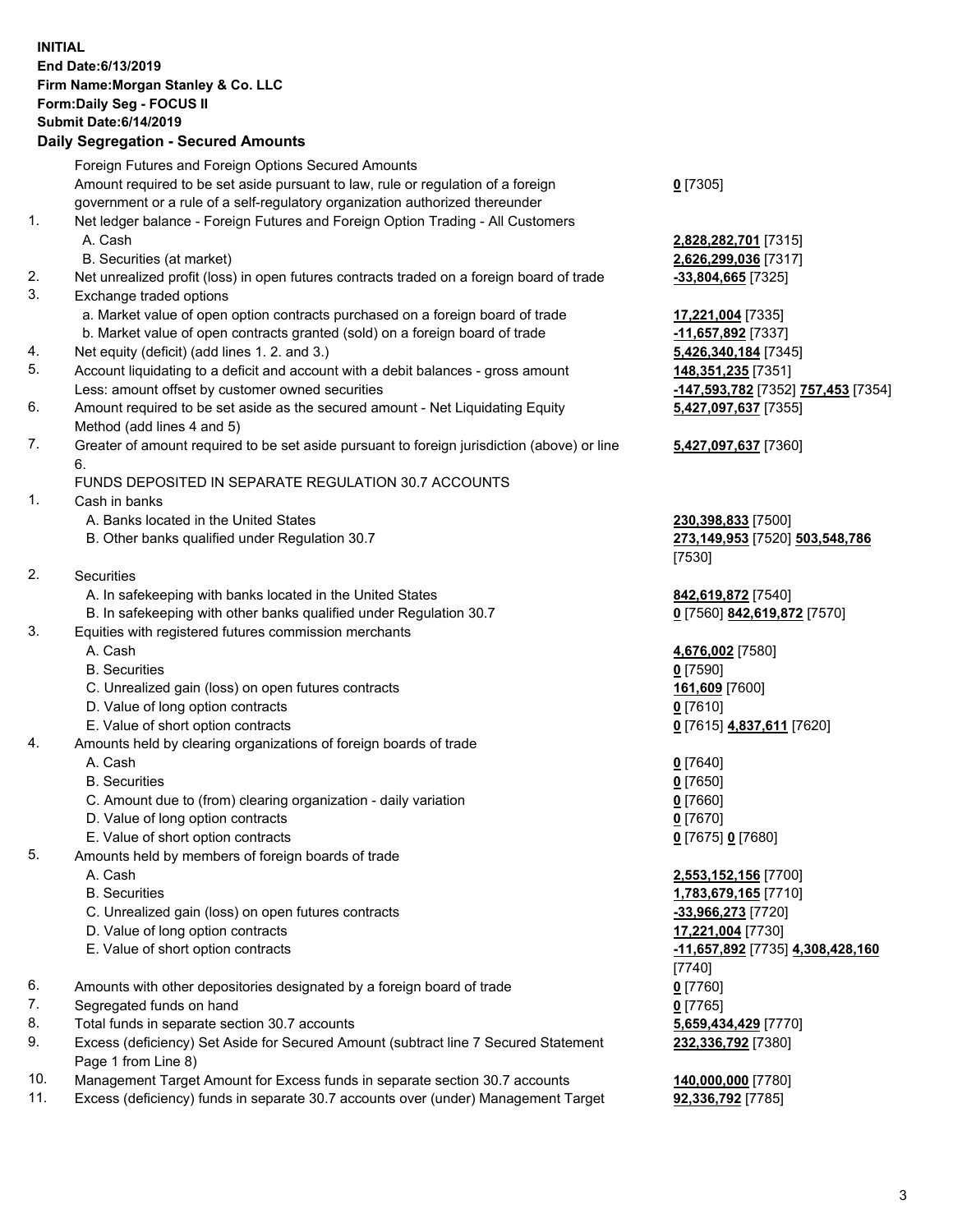| <b>INITIAL</b> | End Date: 6/13/2019<br>Firm Name: Morgan Stanley & Co. LLC<br>Form: Daily Seg - FOCUS II<br><b>Submit Date: 6/14/2019</b> |                                                  |
|----------------|---------------------------------------------------------------------------------------------------------------------------|--------------------------------------------------|
|                | Daily Segregation - Segregation Statement                                                                                 |                                                  |
|                | SEGREGATION REQUIREMENTS(Section 4d(2) of the CEAct)                                                                      |                                                  |
| 1 <sub>1</sub> | Net ledger balance                                                                                                        |                                                  |
|                | A. Cash                                                                                                                   | 7,710,130,262 [7010]                             |
|                | B. Securities (at market)                                                                                                 | 6,102,252,266 [7020]                             |
| 2.             | Net unrealized profit (loss) in open futures contracts traded on a contract market                                        | 2,864,469,476 [7030]                             |
| 3.             | Exchange traded options                                                                                                   |                                                  |
|                | A. Add market value of open option contracts purchased on a contract market                                               | 538,735,559 [7032]                               |
|                | B. Deduct market value of open option contracts granted (sold) on a contract market                                       | -405,864,490 [7033]                              |
| 4.             | Net equity (deficit) (add lines 1, 2 and 3)                                                                               | 16,809,723,073 [7040]                            |
| 5.             | Accounts liquidating to a deficit and accounts with                                                                       |                                                  |
|                | debit balances - gross amount                                                                                             | 215,063,848 [7045]                               |
|                | Less: amount offset by customer securities                                                                                | <u>-214,912,517</u> [7047] <u>151,331</u> [7050] |
| 6.             | Amount required to be segregated (add lines 4 and 5)                                                                      | 16,809,874,404 [7060]                            |
|                | FUNDS IN SEGREGATED ACCOUNTS                                                                                              |                                                  |
| 7.             | Deposited in segregated funds bank accounts                                                                               |                                                  |
|                | A. Cash                                                                                                                   | 4,611,860,060 [7070]                             |
|                | B. Securities representing investments of customers' funds (at market)                                                    | $0$ [7080]                                       |
|                | C. Securities held for particular customers or option customers in lieu of cash (at<br>market)                            | 651,063,547 [7090]                               |
| 8.             | Margins on deposit with derivatives clearing organizations of contract markets                                            |                                                  |
|                | A. Cash                                                                                                                   | 5,947,761,460 [7100]                             |
|                | B. Securities representing investments of customers' funds (at market)                                                    | $0$ [7110]                                       |
|                | C. Securities held for particular customers or option customers in lieu of cash (at<br>market)                            | 5,451,188,719 [7120]                             |
| 9.             | Net settlement from (to) derivatives clearing organizations of contract markets                                           | 293,243,347 [7130]                               |
| 10.            | Exchange traded options                                                                                                   |                                                  |
|                | A. Value of open long option contracts                                                                                    | 538,735,559 [7132]                               |
|                | B. Value of open short option contracts                                                                                   | -405,864,490 [7133]                              |
| 11.            | Net equities with other FCMs                                                                                              |                                                  |
|                | A. Net liquidating equity                                                                                                 | 9,679,840 [7140]                                 |
|                | B. Securities representing investments of customers' funds (at market)                                                    | 0 [7160]                                         |
|                | C. Securities held for particular customers or option customers in lieu of cash (at                                       | 0 <sup>[7170]</sup>                              |
|                | market)                                                                                                                   |                                                  |
| 12.            | Segregated funds on hand                                                                                                  | $0$ [7150]                                       |
| 13.            | Total amount in segregation (add lines 7 through 12)                                                                      | 17,097,668,042 [7180]                            |
| 14.            | Excess (deficiency) funds in segregation (subtract line 6 from line 13)                                                   | 287,793,638 [7190]                               |
| 15.            | Management Target Amount for Excess funds in segregation                                                                  | 235,000,000 [7194]                               |

16. Excess (deficiency) funds in segregation over (under) Management Target Amount Excess

**52,793,638** [7198]